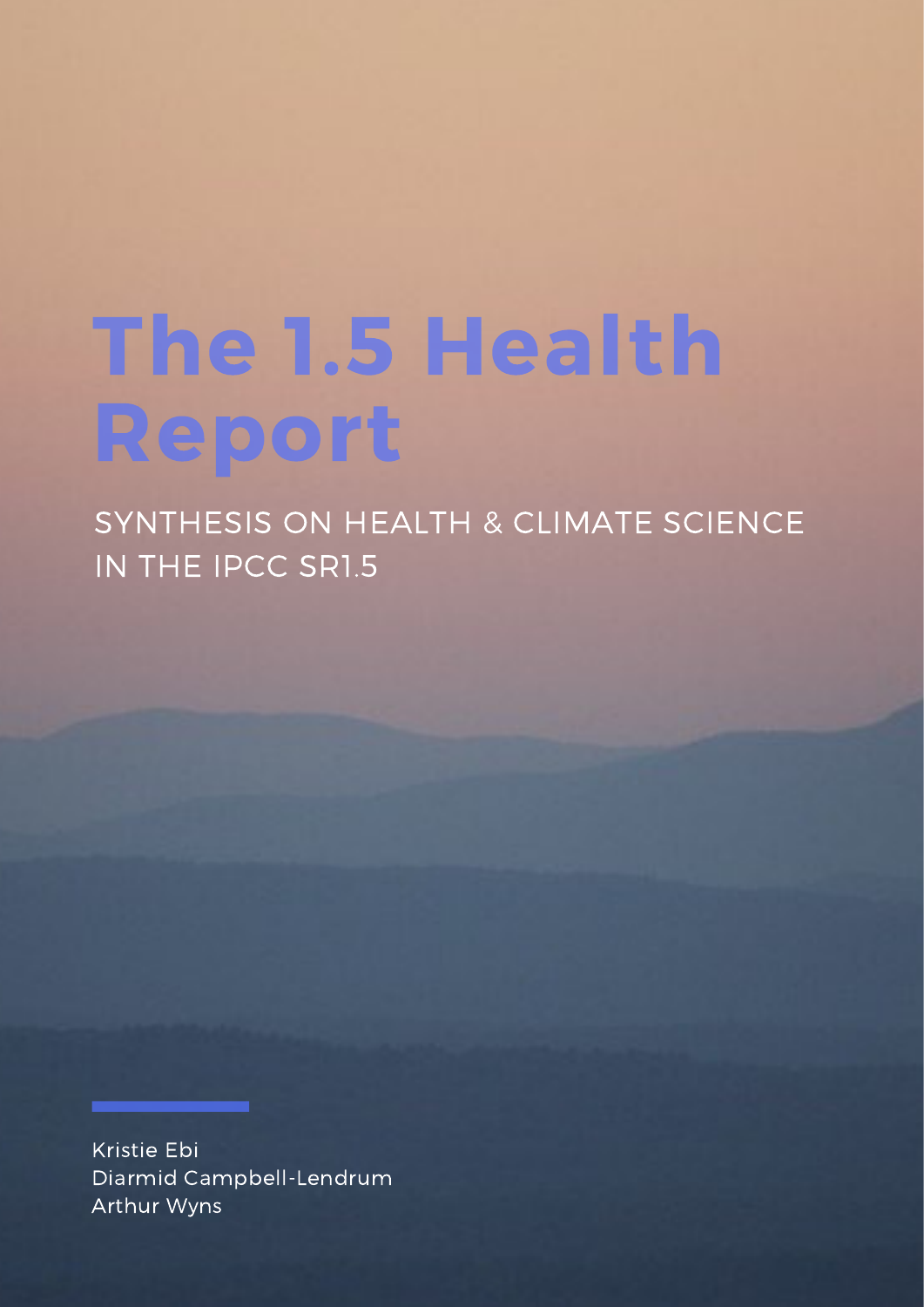### **Foreword**

*As scientists and public health professionals, we welcome this synthesis of the health content of the IPCC special report on global warming of 1.5C.*

*Climate change affects health through a range of different pathways: from extreme weather events, to infectious disease, to water and food security. The actions that would be necessary to keep global warming below 1.5C, would themselves have effects on health, for example in reducing the intolerable death rate from air pollution. These diverse connections mean that information on the health implications of restricting global warming are scattered throughout the IPCC report. This synthesis does the valuable service of bringing them together in one place.*

*The synthesis underlines three important messages. The first is that the greater the warming, the greater the risks to health overall. The IPCC special report makes clear that there are local variations and is frank about the uncertainties in attempting to give precise estimates of the health impacts under each scenario, particularly in specific locations.*

*However, that is not an excuse for inaction. The report is clear that some of the consequences of global warming, such as the sea level rise that threatens population health, and eventually the existence of small island states and low-lying communities, increase inexorably with temperature. Higher air temperatures eventually pass the thresholds above which it is safe to work or play outside. Increasing energy in the atmosphere, leading to elevated air and water temperatures, increase the potential for extreme weather events and the transmission of certain infectious disease. Uncertainty about the precise magnitude and pattern of these changes should be an argument for caution, not complacency. There is a strong public health case for limiting warming to the greatest extent possible.*

*The second message is that there can be important health gains from the actions that will be necessary to limit warming. Several important climate pollutants, including black carbon and methane, contribute directly or indirectly to the indoor and outdoor air pollution that causes approximately 7 million deaths a year around the world. Actions that target these pollutants can bring significant near-term health and climate benefits.*

*Policies that address the upstream drivers of climate pollution, such as cleaner and more sustainable electricity generation systems, and urban design and transport policies that facilitate walking and cycling, promote health in diverse ways while also cutting emissions of carbon dioxide, which is the greatest overall contributor to long-term warming.*

*The final message is that the speed of reducing emissions will affect the level of adaptation ambition required. The longer it takes to reduce emissions, the greater the adaptation needed to protect population health. No matter the extent of mitigation, there will be residual risks for health that health systems will need to manage.*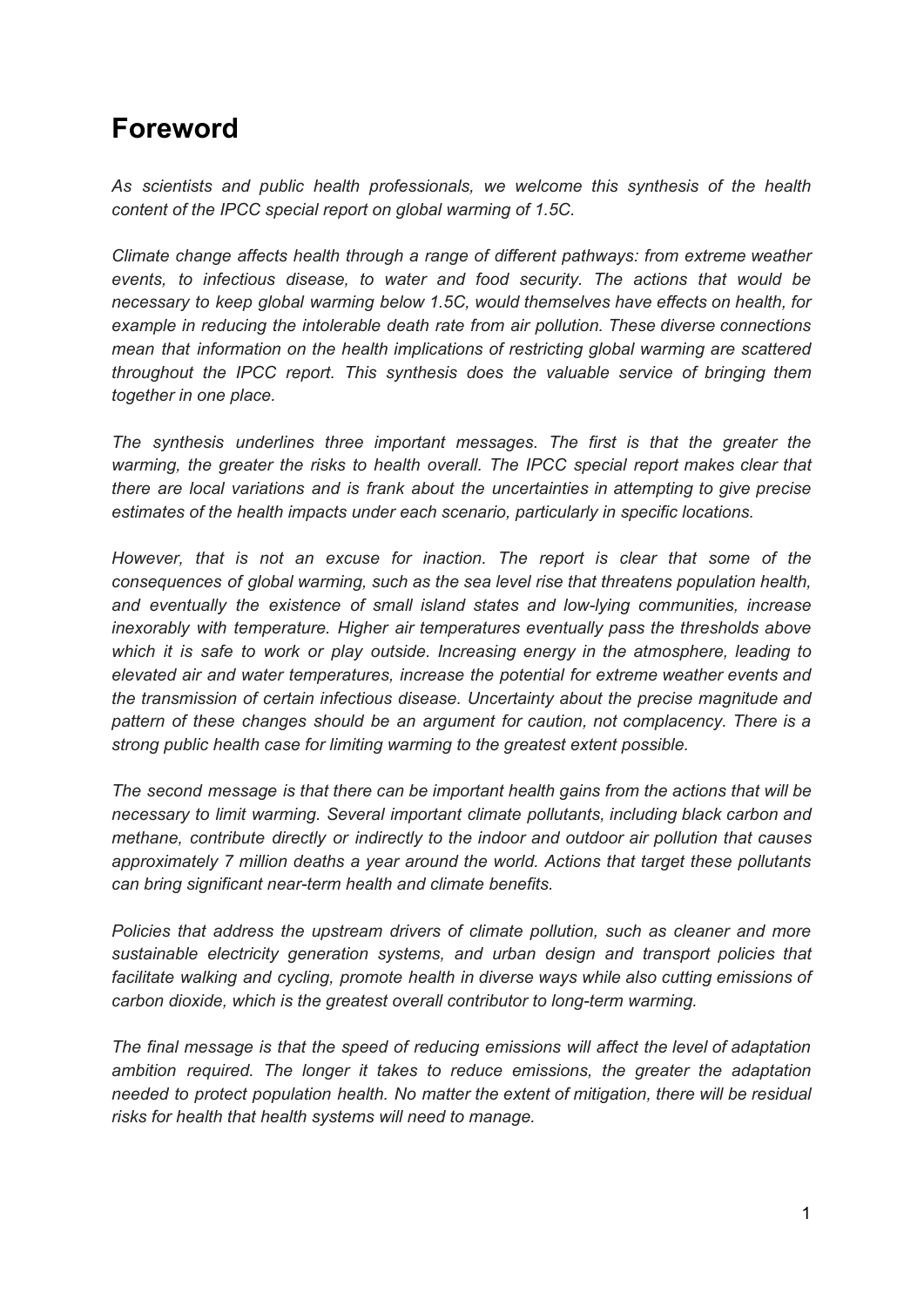*Not every mitigation actions is beneficial for health, however. Increasing the use of biofuels could for example affect the availability of land for agriculture, thus affecting food security.*

*This highlights the importance of ensuring health professionals are engaged in decisions regarding specific mitigation actions to ensure that accompanying policies and measures are implemented to protect and promote population health when such actions are necessary.*

*Ultimately, the report supports a positive vision of a world that safeguards the climate and is a safer and healthier place to live.*

**Kristie Eb**i Lead Author, IPCC-SR1.5, University of Washington **Diarmid Campbell-Lendrum** Climate Change and Health Lead, World Health Organization **Arthur Wyns** External Reviewer, IPCC-SR1.5, Climate Tracker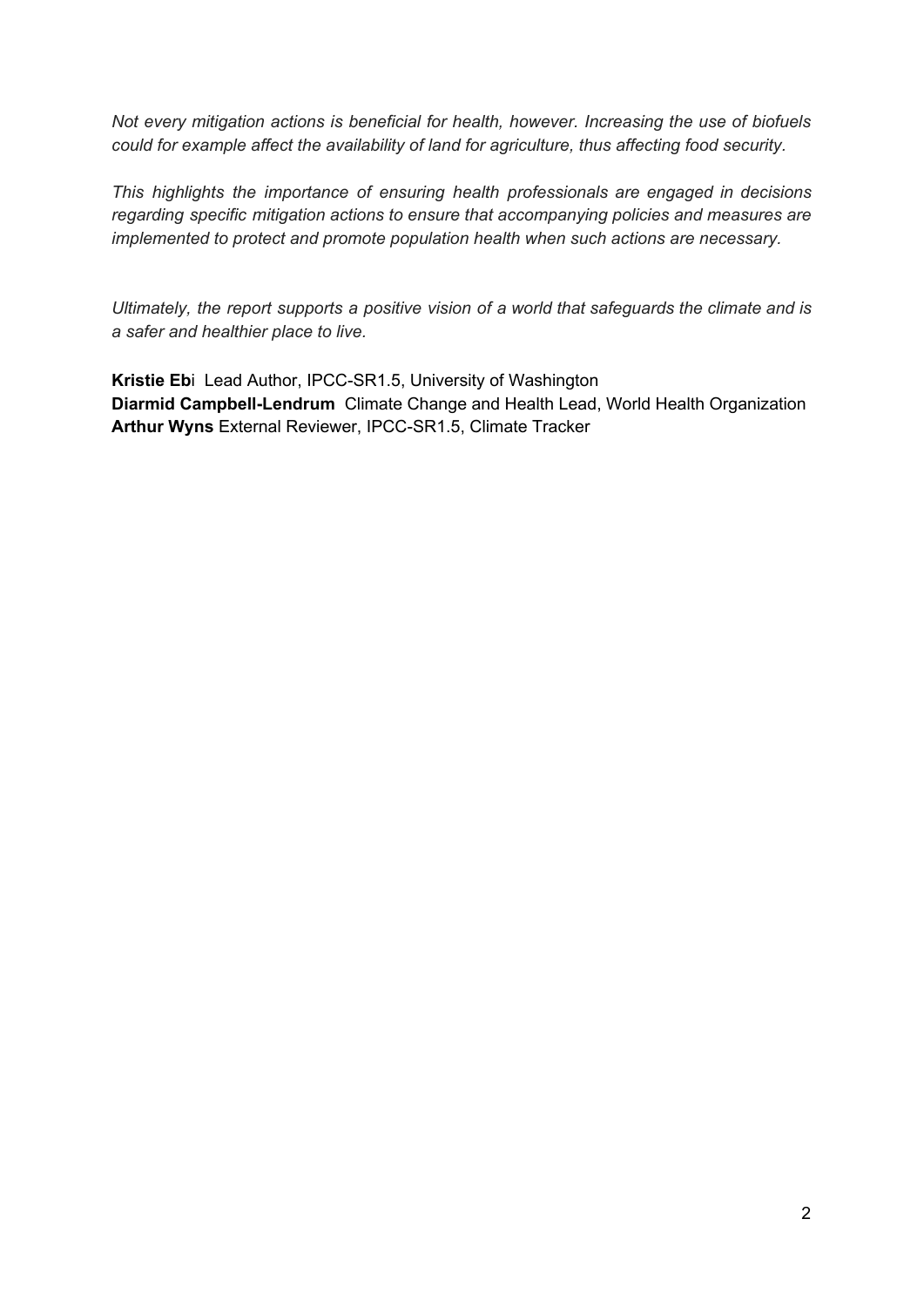## **Table of Content**

| Background on the IPCC 1.5 Report                           | 4              |
|-------------------------------------------------------------|----------------|
| The Impacts of Global Warming on Human Health               | 5              |
| <b>Extreme Weather Events</b>                               | 6              |
| <b>Heat Waves</b>                                           | 6              |
| <b>Flooding &amp; Sea Level Rise</b>                        | $\overline{7}$ |
| <b>Infectious &amp; Vector-borne Diseases</b>               | $\overline{7}$ |
| <b>Air Quality</b>                                          | 9              |
| <b>Food Security</b>                                        | 10             |
| <b>Water Security</b>                                       | 10             |
| <b>Sustainable Development &amp; Poverty</b>                | 11             |
| <b>Migration &amp; Displacement</b>                         | 11             |
| <b>Occupational Health</b>                                  | 12             |
| <b>Mitigation Pathways &amp; Human Health</b>               | 13             |
| Strengthening and Implementing the Global Response to       |                |
| <b>Climate Change &amp; Human Health</b>                    | 15             |
| <b>Climate Change, Health &amp; Sustainable Development</b> | 17             |
| Knowledge Gaps in Climate Change & Health Research          | 19             |

#### **DISCLAIMER:**

This Synthesis Report aims to summarise the findings of the IPCC Special Report 1.5 report (IPCC-SR1.5) regarding the relationship between climate change and health. The IPCC-SR1.5 was published in Incheon on October 8 and is publicly available at [www.ipcc.ch/report/sr15/](http://www.ipcc.ch/report/sr15/). This Synthesis Report represents a near-literal transcription of all elements in the IPCC-SR1.5 that refer to human health, although paragraphs have been shortened. The Synthesis Report tries to stay as close as possible to the original text in the IPCC-SR1.5, and in no way aims to replace, dispute, or reinterpret the findings of the IPCC-SR1.5. Each paragraph in this Synthesis Report has a reference to the Section in the IPCC-SR1.5 where it can be found. In cases of doubt, dispute or unclarity, the authors of this Synthesis Report ask you to refer to the original IPCC-SR1.5 report.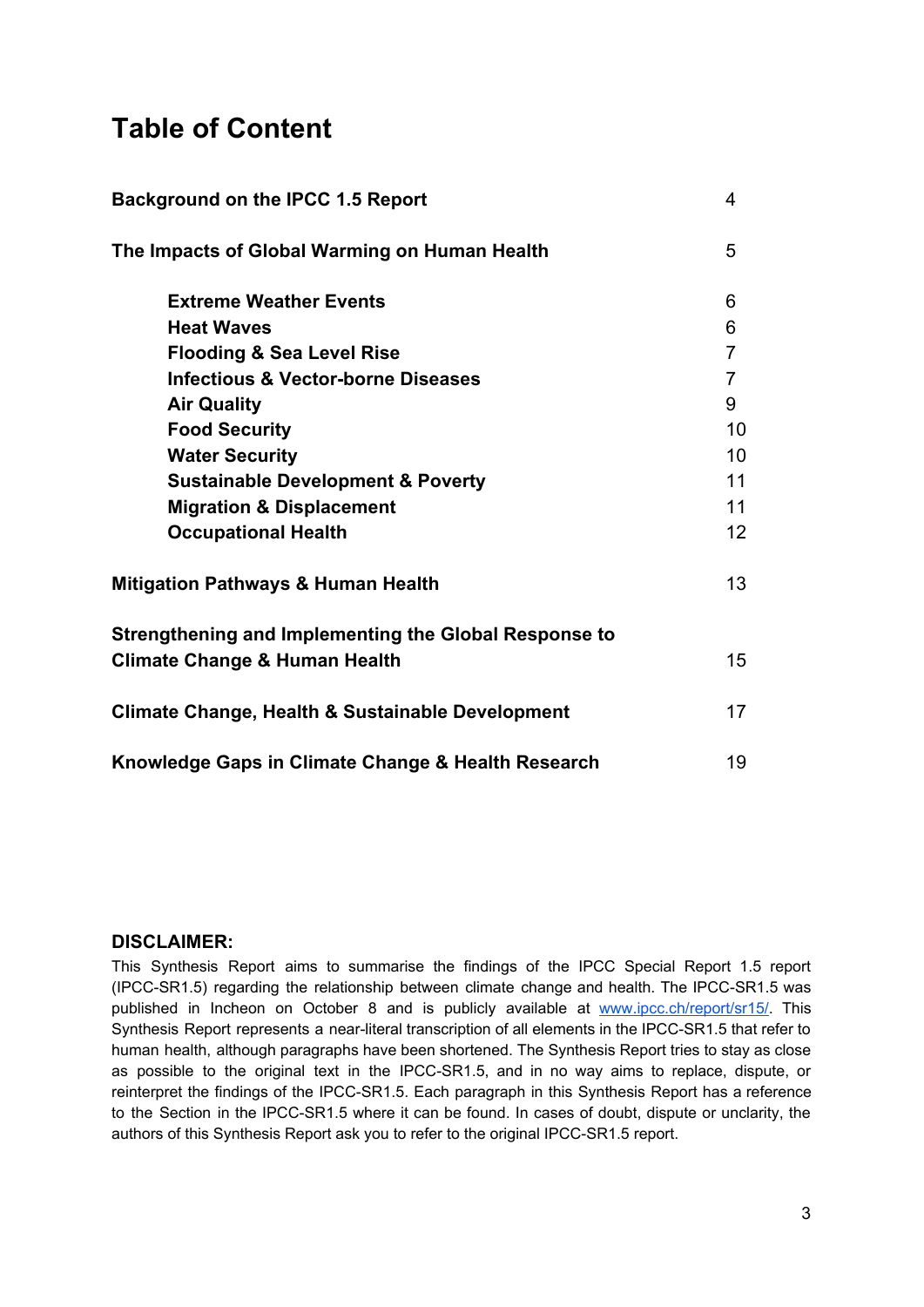## **Background on the IPCC 1.5 Report**

The **Intergovernmental Panel on Climate Change** (IPCC) **Special Report on 1.5°C** (IPCC SR1.5), released on October 8th in Incheon, Republic of Korea, is the most important scientific report on climate change that will guide climate policymaking in the years to come.

Requested at the United Nations climate summit in Paris in 2015 by the 21st Conference of the Parties (COP21), the Special Report on 1.5°C was tasked to inform global leaders of the impacts of 1.5°C and 2°C of global warming above pre-industrial temperatures and their corresponding pathways.

The IPCC SR1.5 forms an official collection of all known scientific, peer-reviewed, research on the impacts of 1.5°C of global warming on natural and human systems around the world.

The **Summary for Policymakers** of the Special Report on 1.5°C (SPM) - which provides a 30-page synopsis of the 800-page full scientific report - was approved during the first joint session of IPCC Working Group I, II and III and the 48th Session of the IPCC in Incheon, Republic of Korea, from 1 to 5 October 2018.

This Summary for Policymakers serves as a guiding document for policymakers worldwide who seek to design and implement science-based policy measures to mitigate greenhouse gas emissions, strengthen and implement the global response to climate change, as well as advance sustainable development, poverty eradication and the reduction of inequalities.

Taking into account that under current collective efforts under the Paris Agreement, global warming is projected to exceed 3°C above pre-industrial levels, the Special Report on 1.5°C is a comprehensive assessment of the global implications of a 1.5°C and 2°C warmer world.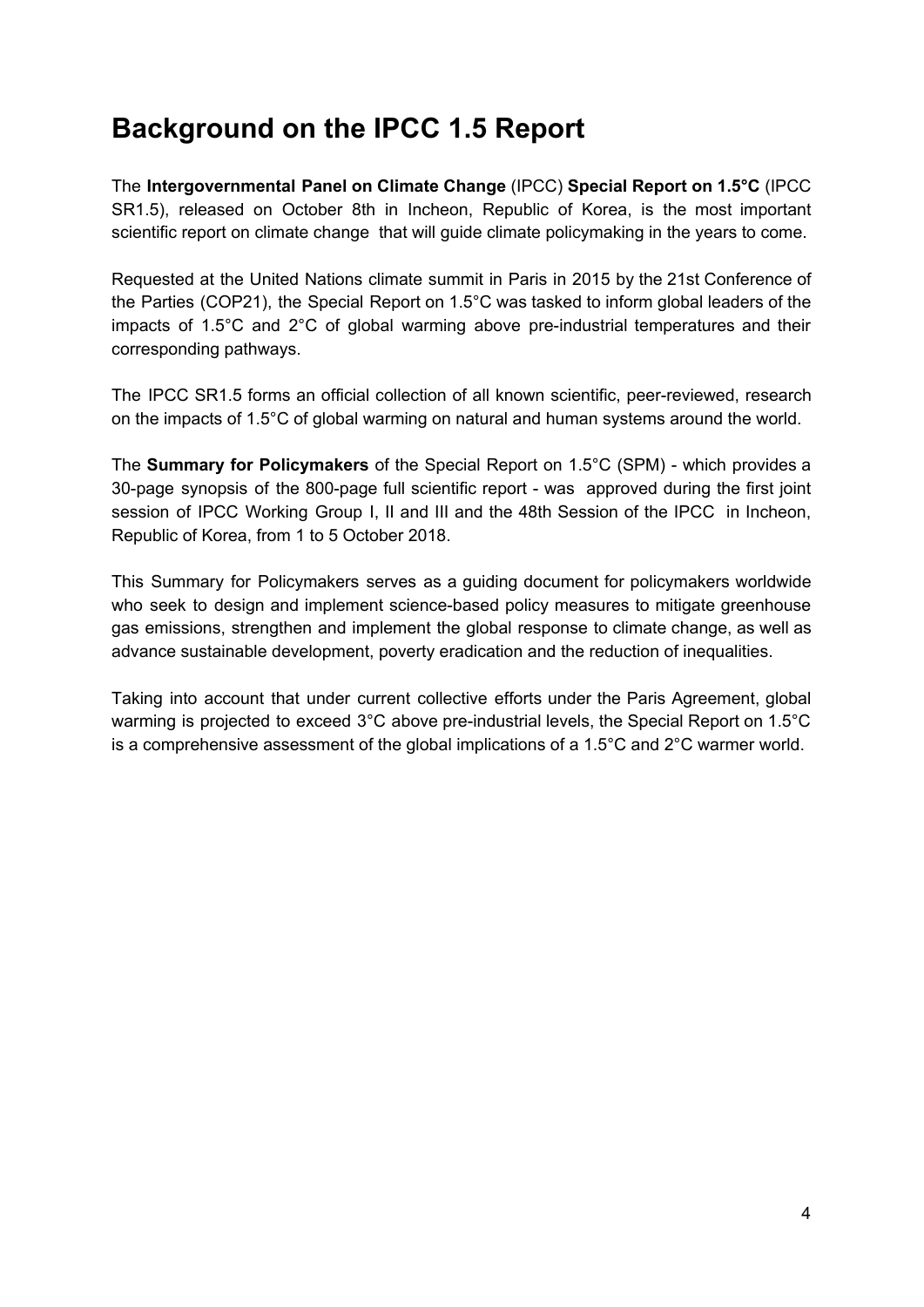## **The Impacts of Global Warming on Human Health**

**Climate Change is adversely affecting human health** by increasing exposure and vulnerability to climate related stresses. Observed and detected climatic changes that affect human health include extreme weather events, a changing distribution of health risks, increased risks of undernutrition, displacement of populations and greater risks of injuries, disease and death. [Section 5.2.1 and 3.4.7]

**Any increase in global warming, even an increase by half a degree, could affect human health.** Warming of 1.5°C is not considered 'safe' for most nations, communities, ecosystems and sectors and poses significant risks to natural and human systems. [Cross-Chapter Box 12]

**Risks to human health and food production systems are projected to be lower at 1.5°C than at 2°C.** Risks are projected to be lower at 1.5°C than at 2°C for heat-related morbidity and mortality, ozone-related mortality, and undernutrition. [Section 3.3.1 and 3.4]

**The impacts of 1.5°C could disproportionately affect disadvantaged and vulnerable populations** through food and water insecurity, higher food prices, income losses, lost livelihood opportunities, adverse health impacts, and population displacements. [Section 5.2.1]

**Urban areas are particularly vulnerable to global warming when it comes to human health, because of the heat island effect in urban areas**.The extent of risk to human health depends on human vulnerability and the effectiveness of adaptation for regions (coastal and non-coastal), the nature of informal settlements, and the design of infrastructure sectors (energy, water, and transport). [Section 3.4.5 and 3.4.8]

**Climate change is projected to be a poverty multiplier**. The health risks that come with global warming are unevenly distributed and are generally greater for disadvantaged people and communities in countries at all levels of development. [Section 3.4.10 and 3.4.11]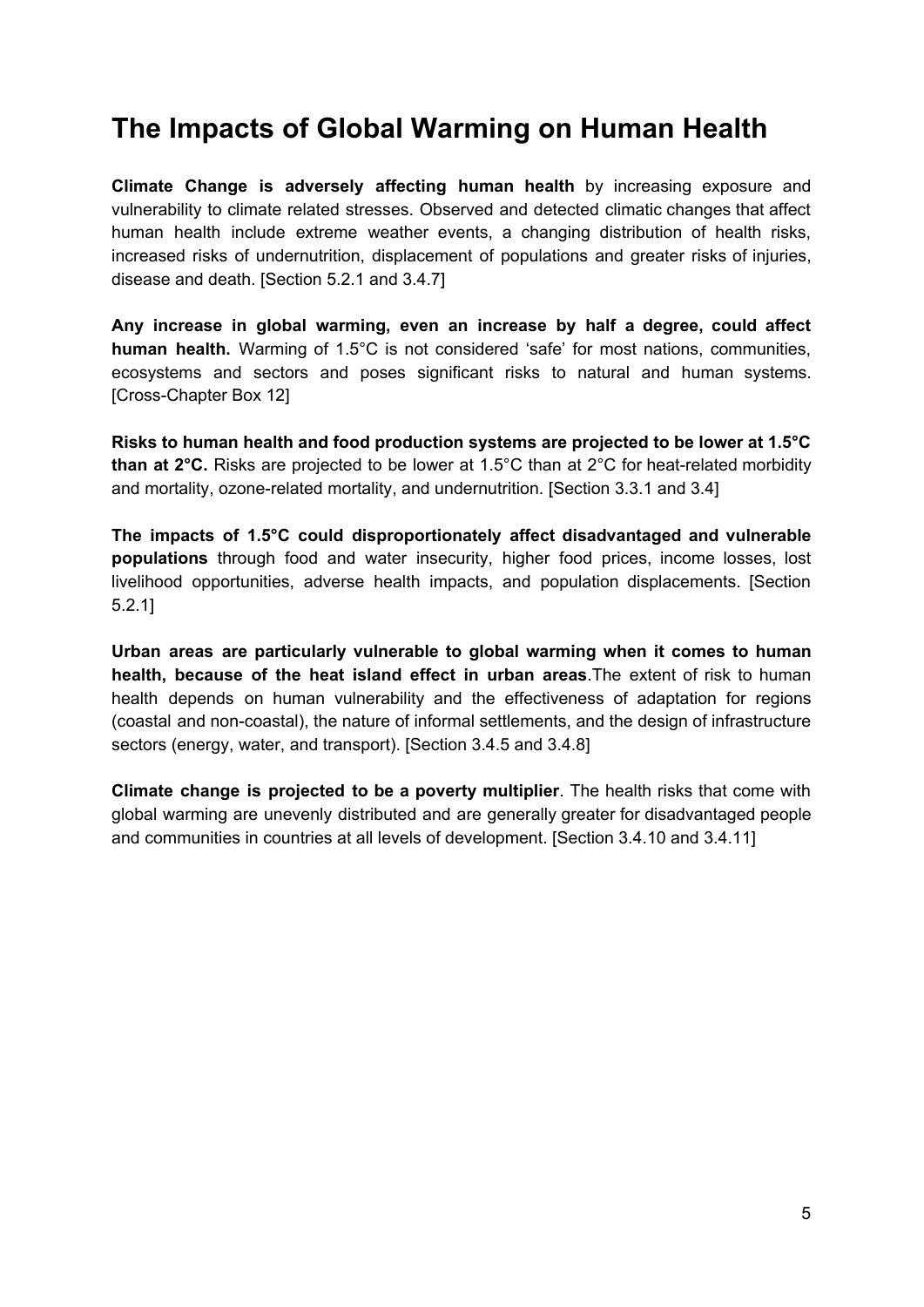#### *Extreme Weather Events*

Climate-change-related risks from **extreme events**, such as heatwaves, extreme precipitation, and coastal flooding, are already moderate to high with 1°C additional warming above preindustrial temperatures.. Risks associated with some types of extreme events (e.g., extreme heat) increase further at higher temperatures. [Section 3.5.2.2]

#### *Heat Waves*

**Climate change has contributed to increased heat-related mortality**. There is robust evidence that climate change is affecting the frequency, intensity, and duration of heatwaves and that exposure to high ambient temperatures is associated with excess morbidity and mortality. [Section 3.4.7]

**The magnitude of projected heat-related mortality and hazardous heat conditions at +2°C is greater than at +1.5°C**, and each additional unit of warming is projected to increase heat related mortality. [Section 3.4.7.1]

**Even if climate change is held below 2°C**, taking into consideration urban heat island effects, there could be a substantial **increase in the occurrence of deadly heatwaves in cities**, with the projected risks similar at 1.5°C and 2°C, but substantially larger than under the present climate. [Section 3.4.7.1]

**At +1.5°C, twice as many megacities as present** (such as Lagos, Nigeria, and Shanghai, China) **are likely to become heat stressed**, potentially exposing more than **350 million more people to deadly heat stress by 2050**. [Section 3.4.8 and 3.5.5.8]

At +2°C warming, Karachi (Pakistan) and Kolkata (India) could expect annual conditions equivalent to their deadly 2015 heatwaves. This could imply a tipping point in the extent and scale of heat-wave impacts. However, these projections do not integrate adaptation to projected warming, for instance, cooling that could be achieved with more reflective roofs and urban surfaces overall. [Section 3.5.5.8]

Evidence suggests **recent adaptation reduced the impacts of heatwaves on human health.** Different warming scenarios that assume additional adaptation to heatwaves see a reduction in the projected magnitude of health risks. Heat action plans that provide early alerts and advisories combined with emergency public health measures can reduce heat-related morbidity and mortality. [Section 4.4.3.2]

The extent to which mortality increases with rising temperatures varies by region, presumably because of acclimatisation, population vulnerability, the built environment, access to air conditioning, and other factors. Populations at highest risk include older adults, children, women, those with chronic diseases, and people taking certain medications. [Section 3.4.7.1]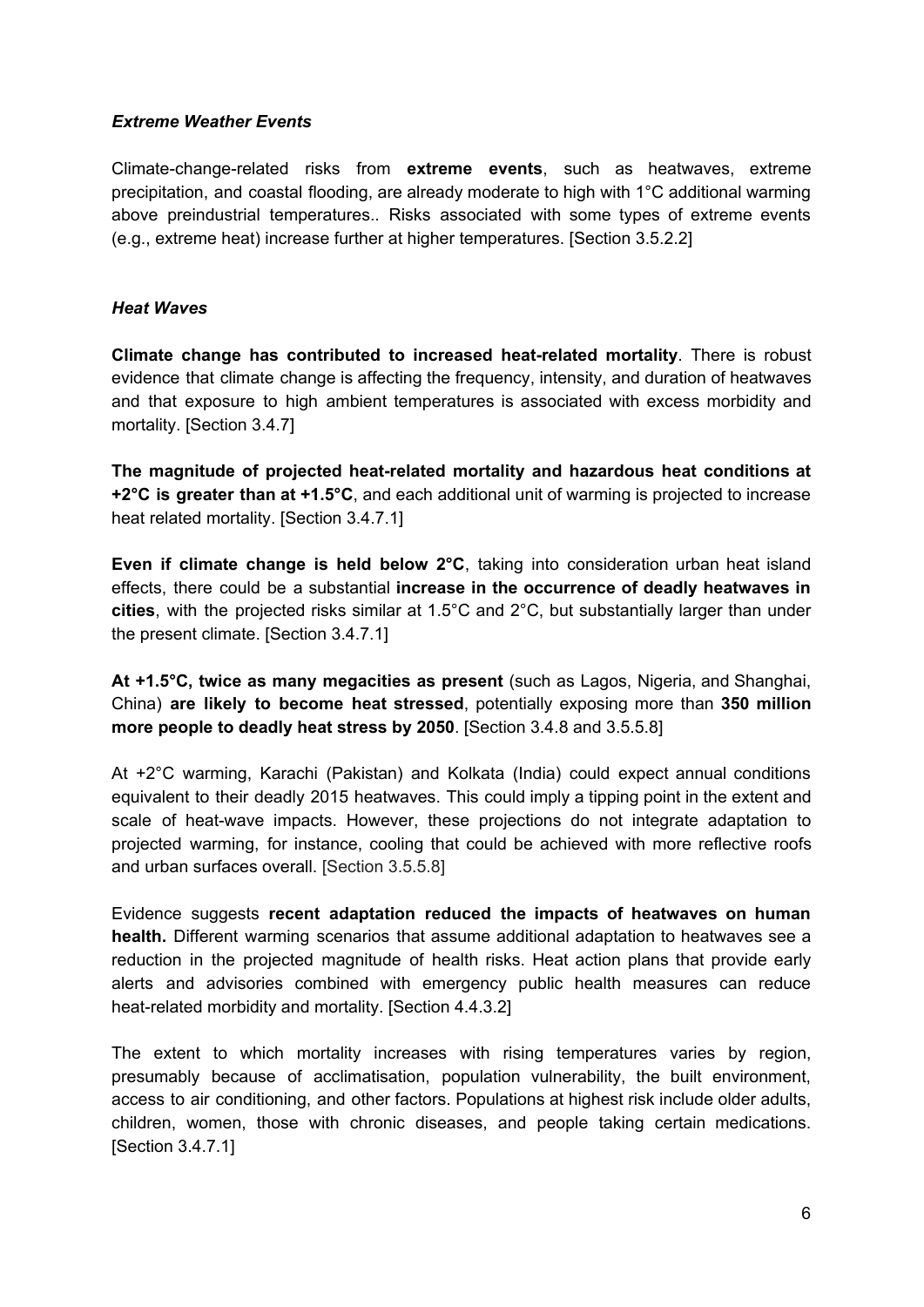*Tipping point for Human Health* [Section 3.5.5.8 and Table 3.7]

It is unsure whether tipping points, defined as thresholds for abrupt and irreversible change, exist for human health impacts from climate change.

Increases in temperature are often modelled using a linear relationship with hospitalisations and deaths, making it hard to identify a tipping point for heat-related deaths.

It is plausible that coping strategies will not be in place for many regions, that could result in potentially significant impacts on communities with low adaptive capacity, effectively representing the **occurrence of local or regional tipping point**s.

**With a warming of 1.5ºC or less**, **more than 350 million more people will be exposed to deadly heat by 2050** under a midrange population growth scenario.

**With a warming of 1.5ºC-2°C**, annual occurrences of heat-waves similar to the deadly 2015 heatwaves in India and Pakistan are expected.

**With a warming of up to 3°C**, a substantial increase in potentially deadly heat-waves is very likely.

#### *Flooding & Sea Level Rise*

Previous IPCC reports<sup>1</sup> confirmed that increased storm surges, coastal flooding, and sea **level rise** due to global warming is projected to exacerbate the risk of death, injury, ill-health, and the disruption of livelihoods in low-lying coastal zones and small island developing states and other small islands. [Sections 3.4.4 and 3.4.5 and 3.4.6.3]

Coastal communities especially (home to hundreds of millions of people) will suffer from reduced health, reduced income, livelihoods, cultural identity and reduced coastal protection. [Section 3.3.2]

The risks of 1.5°C vs 2°C of global average warming for Small Island Developing States (SIDS) are expected to be severe, but research gaps still persist. [Cross-Chapter Box 9 and Section 3.4.5.3]

#### *Infectious & Vector-borne Diseases*

There is strong evidence that changing weather patterns associated with climate change are **shifting the geographic range, seasonality, and intensity of transmission of selected**

<sup>&</sup>lt;sup>1</sup> The IPCC 5th Assessment Report (AR5), published in 2014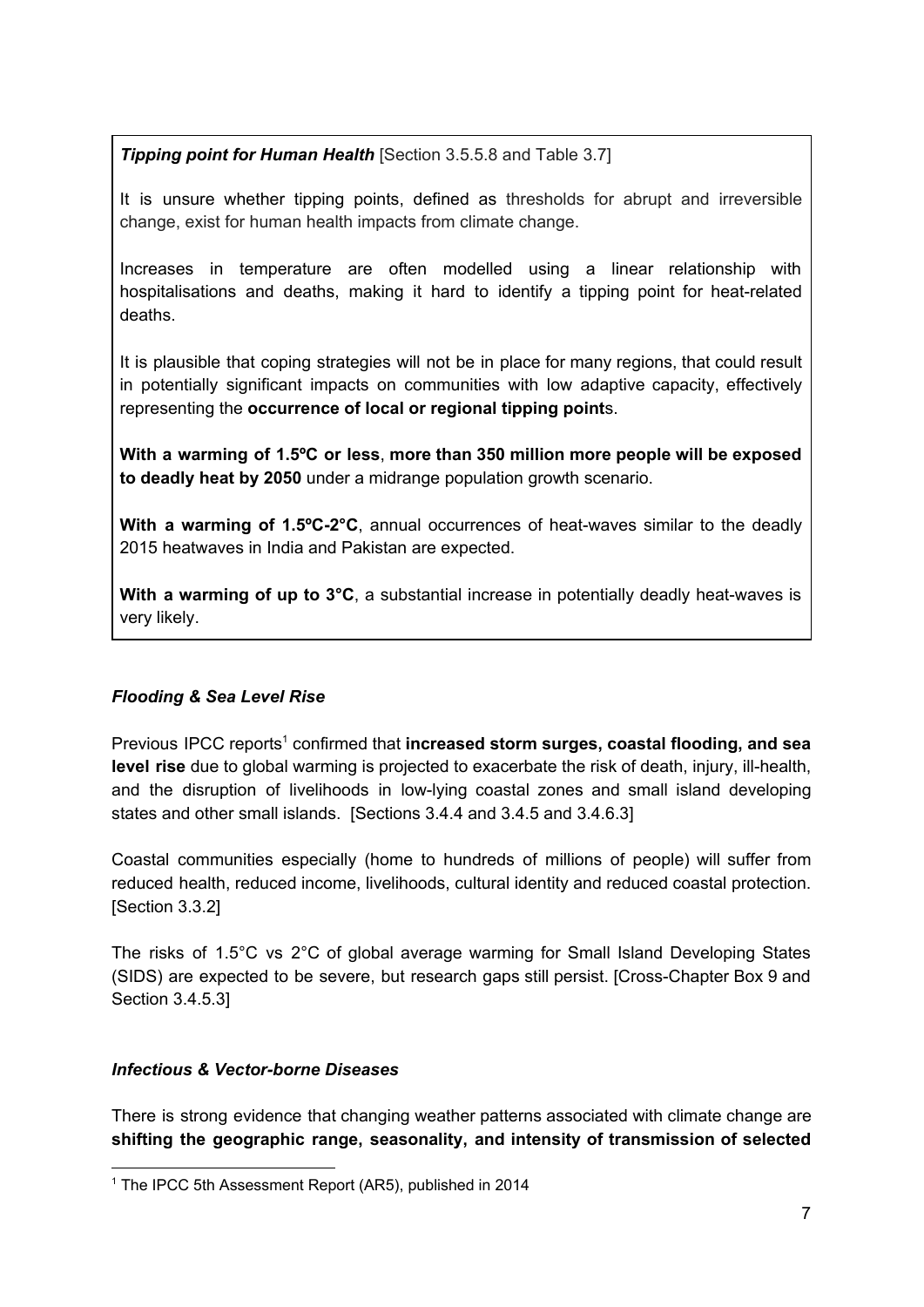**climate-sensitive infectious diseases**, with increases and decreases projected with additional warming. [Section 3.4.7]

**The health risks increase with greater warming.** Projections suggest that climate change will further expand the geographic range of these diseases, with increases and decreases projected depending on the disease (e.g., Malaria, Dengue, West Nile virus, and Lyme disease), the region, and the degree of temperature change. [Section 3.4.7.1]

The magnitude and pattern of future impacts is expected to depend on the extent and effectiveness of additional adaptation and vulnerability reduction, and on mitigation for risks past mid-century. [Section 3.4.7]

Many scientific studies suggested the **negative health impact of malaria could increase with climate change** due to a greater geographic range for the *Anopheles* vector, a longer season, and/or an increase in the number of people at risk, with larger negative health impacts occurring in relation to greater amounts of warming, and complex regional patterns. [Section 3.4.7.1]

Some regions are projected to become too hot and/or dry for the *Anopheles* mosquito, such as in northern China and parts of south and southeast Asia. Vector populations are projected to shift with climate change, with expansions and reductions depending on the degree of local warming, the ecology of the mosquito vector, and other factors. [Section 3.4.7.1]

The mosquitos *Aedes aegypti* and *Aedes albopictus* - t**he principal vectors for Dengue Fever, Chikungunya, Yellow fever, and Zika virus - are projected to increase in number, with a larger geographic range by the 2030s** than at present, which could put more individuals at risk of the diseases they carry, with regional differences. [Section 3.4.7.1]

Warmer global average temperatures are expected to **expand the range of the West Nile Virus** in North America and Europe, particularly along the current edges of its transmission areas, and are expected to extend the transmission season,with the magnitude and pattern of changes varying by location and degree of warming. [Section 3.4.7.1]

Climate change s expected to **expand the geographic range and seasonality of Lyme disease** and other tick-borne diseases in parts of North America and Europe. These changes are larger with greater degrees of warming. Climate change is already worsening the adverse health outcomes associated with Lyme disease in Canada. [Section 3.4.7.1]

Climate change could increase or decrease future negative health impacts of leishmaniasis, Chagas disease, and other vector-borne and zoonotic diseases, with generally **greater negative health impacts at higher degrees of warming**. [Section 3.4.7.1]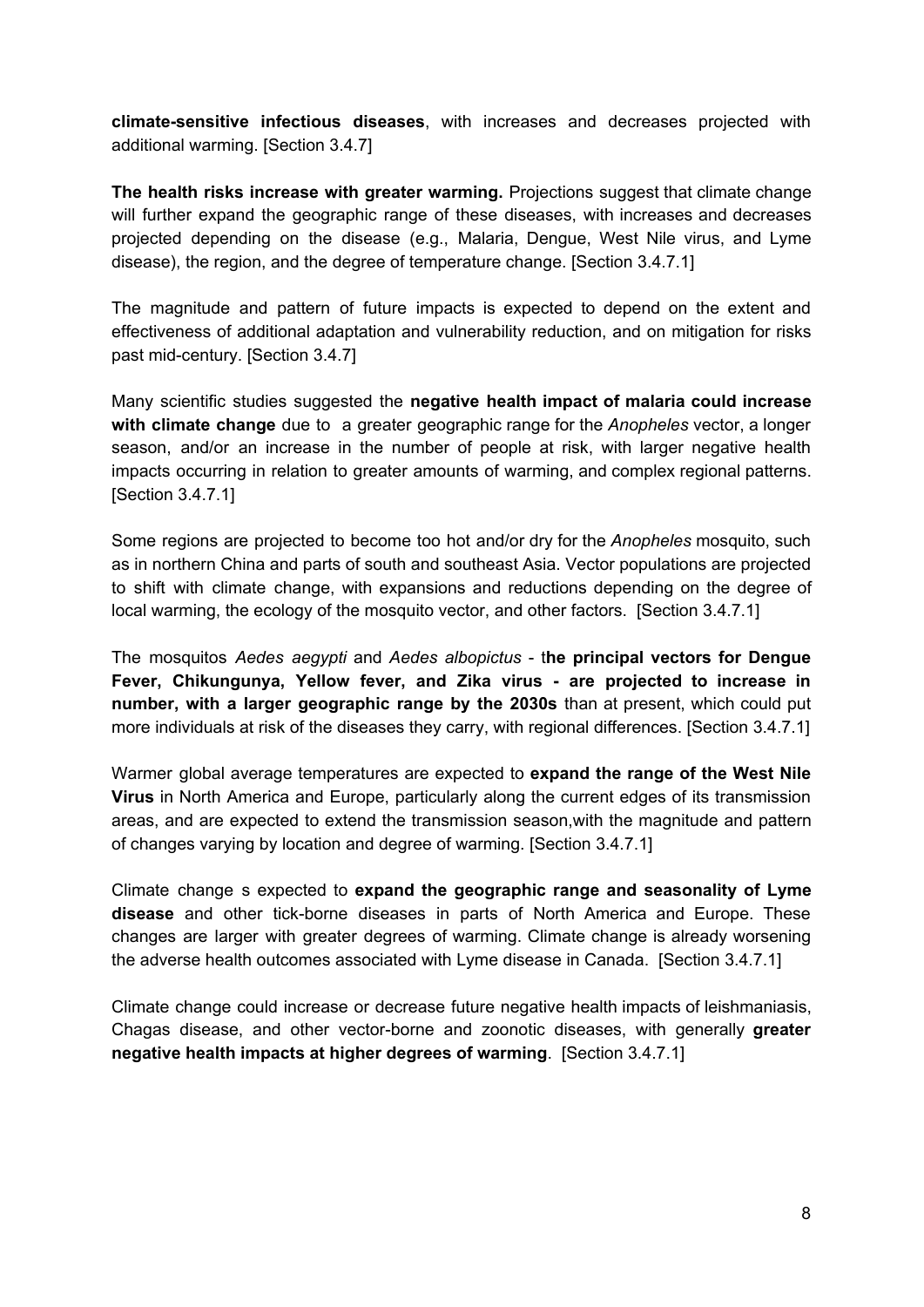#### *Air Quality*

Because ozone formation is temperature dependent, projections focusing only on temperature increase generally conclude that **ozone-related mortality could increase with additional warming, with the risks higher at +2°C than at 1.5°C**. [Section 3.4.7.1]

**Changes in projected Particulate Matter-related mortality** could increase or decrease, depending on climate projections and emissions assumptions. [Section 3.4.7.1]

#### *Food Security*

**Climate change exacerbates the risk of food insecurity and the breakdown of food systems**, particularly for poorer populations in both urban and rural settings. For example, the interaction of climate change with food security can exacerbate **undernutrition**, increasing the vulnerability of individuals to a range of diseases. [Section 3.6 and 3.4.6.1]

**Health risks associated with food insecurity are higher and the globally undernourished population larger at 2°C compared to 1.5°C of warming.** [Section 3.6]

**Climate change-related changes in dietary and weight-related risk factors are projected to increase mortality** due to global reductions in food availability. [Cross-Chapter Box 6]

There is increasing evidence that high ambient levels of CO2 concentrations could affect human health by **increasing the production and allergenicity of pollen** and allergenic compounds and by **decreasing the nutritional quality of important food crops**. [Cross-Chapter Box 6]

In experiments, artificially elevated CO2 and 1.5°C of warming caused an increase in the **yield** of maize and potato crops. However, observations of actual crop yield trends indicate that reductions as a result of climate change remain more common than crop yield increases, despite increased atmospheric CO2 concentration. [Section 3.4.6.1]

The rise in tropospheric ozone has already reduced yields of wheat, rice, maize, and soybean ranging from a 3% to a 16% reduction globally. [Section 3.4.6.1]

While climate change is very likely to decrease agricultural yield, the consequences could be reduced substantially at 1.5°C with appropriate investment and adaptation. [Cross-Chapter Box 6]

**Elevated CO2 concentration lead to faster growth rates and lower protein values in several important cereal grains** (C3-type) although perhaps not always for drought resistant grains such as sorghum (C4-type). [Section 3.4.6.1]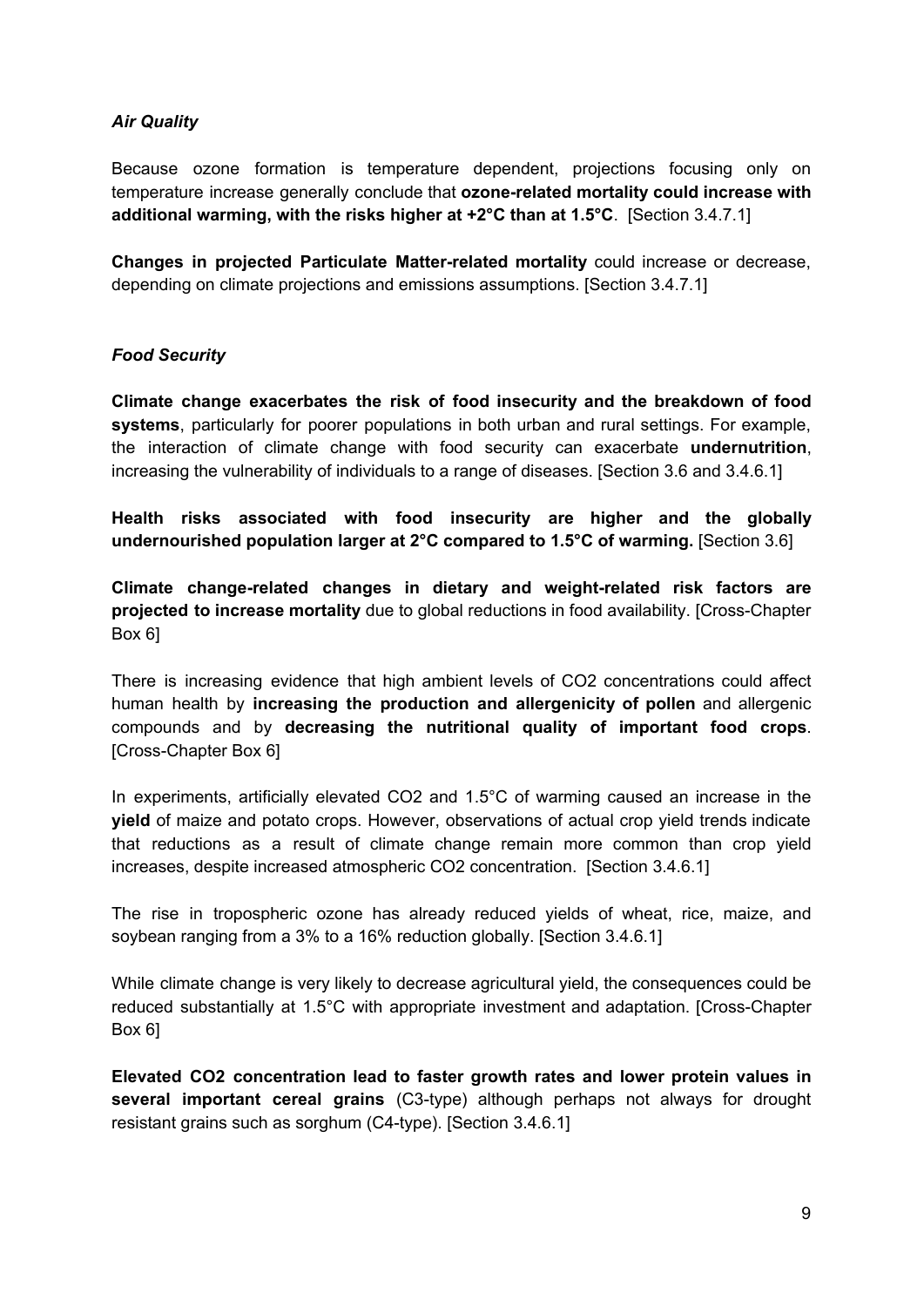Elevated CO2 concentrations of 568–590 ppm alone (corresponding to **a warming of 2.3 – 3.3°C**) would reduce the protein, micronutrient, and B vitamin content of the 18 rice cultivars grown most widely grown in southeast Asia, where it is a staple food source, by an amount **sufficient to create nutritional-related health risks for 600 million people**. [Section 3.4.6.1]

Furthermore, **climate-change induced species redistribution** could be far reaching and extensive, even if anthropogenic greenhouse gas emissions stopped today. This is projected to have global consequences for food security and human health: key insect crop pollinators will see their range shrink with increasing temperatures, and certain pest and disease species will move into areas which become newly climatically suitable, causing them to become invasive or harmful in certain agricultural areas. [Section 3.4.3.3]

**Climate change will negatively affect childhood undernutrition, particularly stunting, through reduced food availability**, and will negatively affect undernutrition-related childhood mortality and disability-adjusted lives lost, with the largest risks in Asia and Africa. Climate change is projected to hinder increasing food security, stunting the prevention of childhood deaths. [Cross-Chapter Box 6]

The projected health risks for undernutrition are greater at 2° vs 1.5°C warming. **The projected global undernourished population is 530 to 550 million at 1.5°C and 540 to 590 million at 2ºC**. Furthermore, climate change is reducing the protein and micronutrient content of major cereal crops, which is expected to further affect food security. Socioeconomic conditions are the primary driver of vulnerability. [Cross-Chapter Box 6]

#### *Water Security*

**Climate change can alter the availability of water and threaten water security**. 80% of the world's population already suffers from serious threats to its water security as measured by indicators including water availability, water demand, and pollution. [Section 3.4.2.1]

**Limiting global warming to 1.5°C is expected to substantially reduce the probability of drought and risks associated with water availability (i.e. water stress) in some regions**. In particular, risks associated with increases in drought frequency and magnitude are substantially larger at 2°C than at 1.5°C in the Mediterranean region and Southern Africa. Higher warming levels may induce strong levels of vulnerability exacerbated by large changes in demography. [Section 3.3.3 and 3.3.4 and Box 3.2]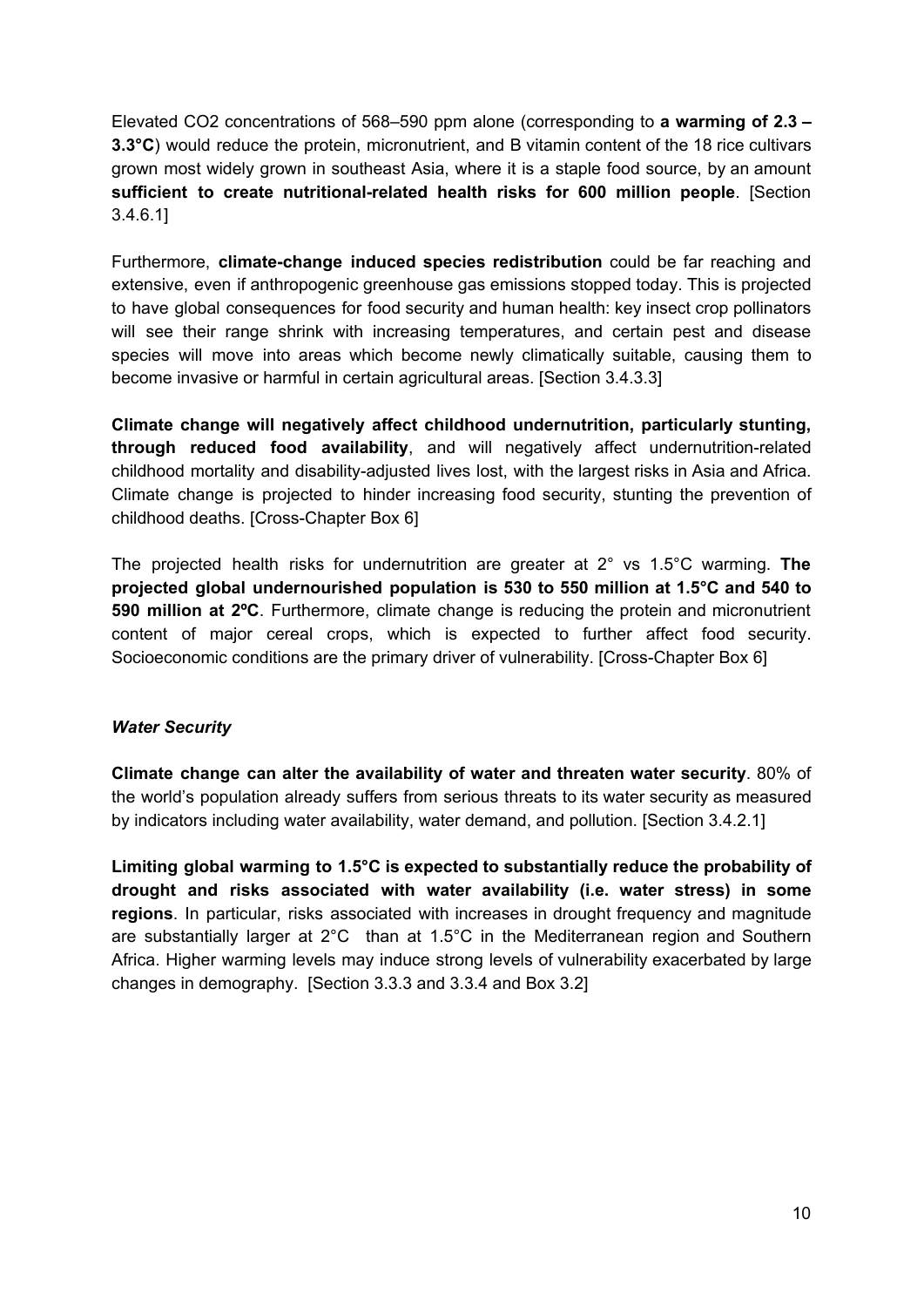#### *Sustainable Development & Poverty*

**Poverty and disadvantage increased with recent warming** (about 1°C) and are projected to increase in many populations as average global temperatures increase from 1°C to 1.5°C and beyond. [Section 5.1 and 5.2.1]

By the mid to late of 21st century, **climate change is projected to be a poverty multiplier** that makes poor people poorer and increases the total number of people in poverty. [Section 3.4.10.1]

**Climate change could force more than 100 million people into extreme poverty**, with the numbers attributed to climate change alone between 3 million and 16 million, mostly through impacts on agriculture and food prices. [Section 3.4.10.1]

Unmitigated warming could reshape the global economy later in the century by reducing average global incomes and **widening global income inequality**. Most severe impacts are projected for urban areas and some rural regions in sub-Saharan Africa and Southeast Asia. [Section 3.4.10.1]

**Health risks are unevenly distributed** and are generally greater for disadvantaged people and communities in countries at all levels of development. Risks are currently moderate due to regionally differentiated climate-change impacts on crop production in particular. Based on projected decreases in regional crop yields and water availability, **risks of unevenly distributed health impacts are high for additional warming above 2°C**. [Section 3.5.2.3]

#### *Migration & Displacement*

The potential impacts of climate change on migration and displacement are an emerging risk. The social, economic and environmental factors underlying migration are complex and varied, however, and our understanding of the linkages of 1.5ºC and 2ºC of global warming on human migration are limited and represent an important knowledge gap. [Section 3.4.10.2 and 3.7.2]

**Temperature had a statistically significant effect on outmigration over recent decades in 163 countries, but only for agricultural-dependent countries**. A 1°C increase in temperature was associated with a 1.9% increase in bilateral migration flows from 142 sending countries and 19 receiving countries. [Section 3.4.10.2]

Internal and international migration have always been important for small islands, with numerous factors playing a role. [Section 3.4.10.2]

**At 2°C warming, there is a potential for significant population displacement concentrated in the tropics.** Tropical populations may have to move at distances greater than 1000 km if global mean temperature rises by 2 °C from the period of 2011–2030 to the end of the century. [Section 3.4.10.2]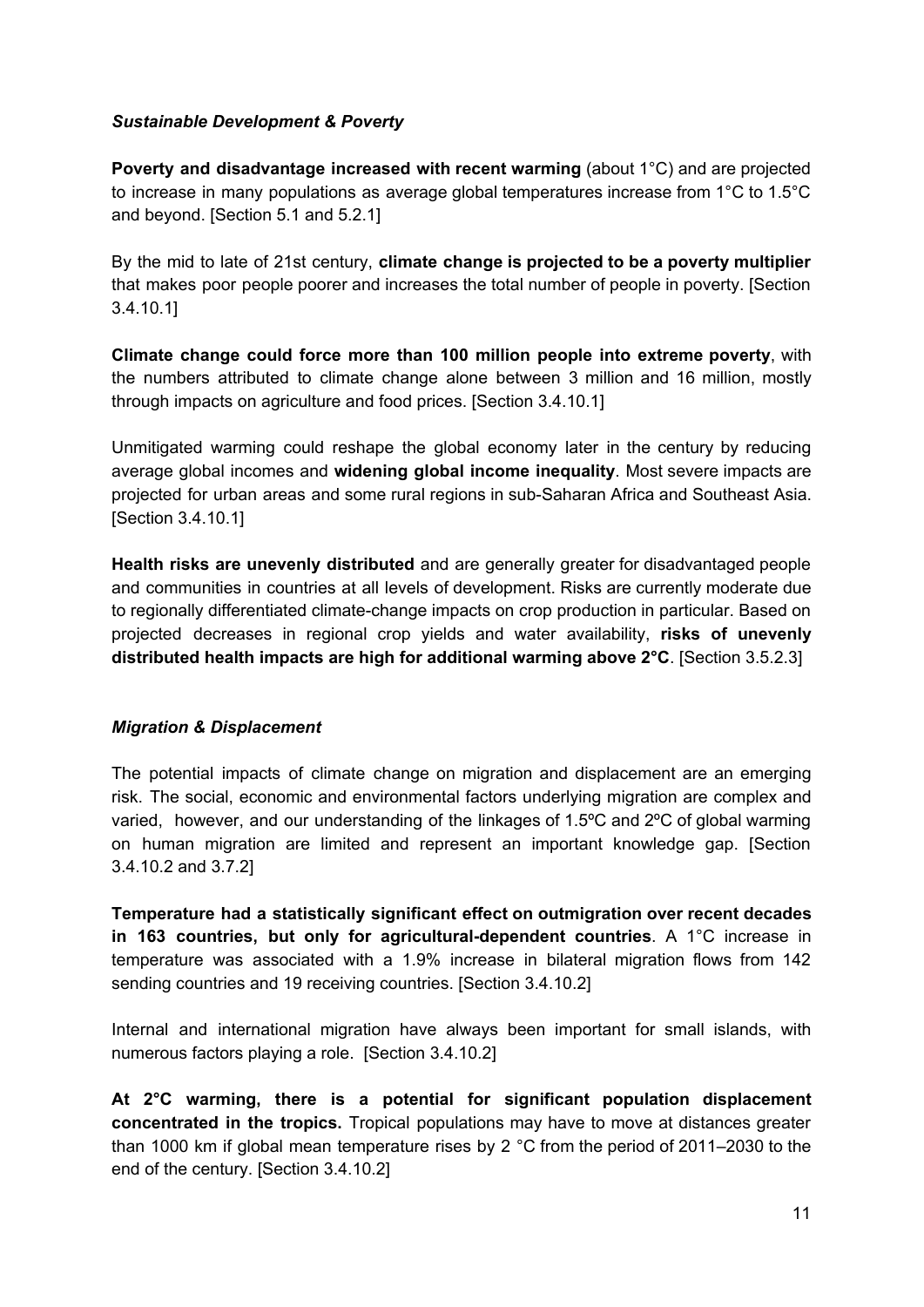**Drought significantly increases the likelihood of sustained conflict** for particularly vulnerable nations or groups due to their livelihood dependance on agriculture. If the world warms by 2°C–4°C by 2050, then rates of human conflict could increase. [Section 3.4.10.2]

#### *Occupational health*

**Additional climate change is projected to increasingly compromise safe work activity and worker productivity during the hottest months of the year.** Higher ambient temperatures and humidity levels place additional stress on individuals engaging in physical activity. [Section 3.4.7.1]

**Global warming of +1.5°C is projected to reduce working hours worldwide by 6%** due to heat stress. Environmental heat stress in 2050 is projected to **reduce worldwide labor capacity by 20% in hot months** from a 10% reduction today, assuming no change in worker behavior or workplace conditions. [Section 3.4.7.1]

**Human Health Impacts at 1.5°C vs 2°C of Warming** [Section 3.4.7.1] **Warming of 2°C poses greater risks to human health than warming of 1.5°C, often with complex regional patterns**, with a few exceptions.

**A warming of 1.5°C compared to 2°C would lower**: (1) the risk of temperature related morbidity and smaller mosquito geographic ranges; (2) the exposure of 3546 to 4508 million people to heatwaves; (3) the exposure of 496 million people exposed and vulnerable to water stress; (4) 110 to 190 million fewer premature deaths [Section 3.4.7 and 5.4.2.1]

**If climate change continues as projected**, major **changes in ill health** could include: (1) greater risks of injuries, diseases, and death due to more intense heatwaves and fires; (2) increased risk of undernutrition resulting from diminished food production and reduced nutritional quality of some cereal crops in poor regions; (3) lost work capacity and reduced labor productivity and (4) Increased risks of food-, water-, vector borne diseases.

If climate change continues as projected, potentially **limited positive health effects** could include: (1) the reduction of cold-related morbidity and mortality in some areas due to fewer cold extremes; (2) geographic shifts in food production; (3) reduced capacity of disease-carrying vectors due to exceedance of thermal thresholds. However, these positive effects are projected to be increasingly outweighed, worldwide, by the magnitude and severity of the negative health effects of climate change.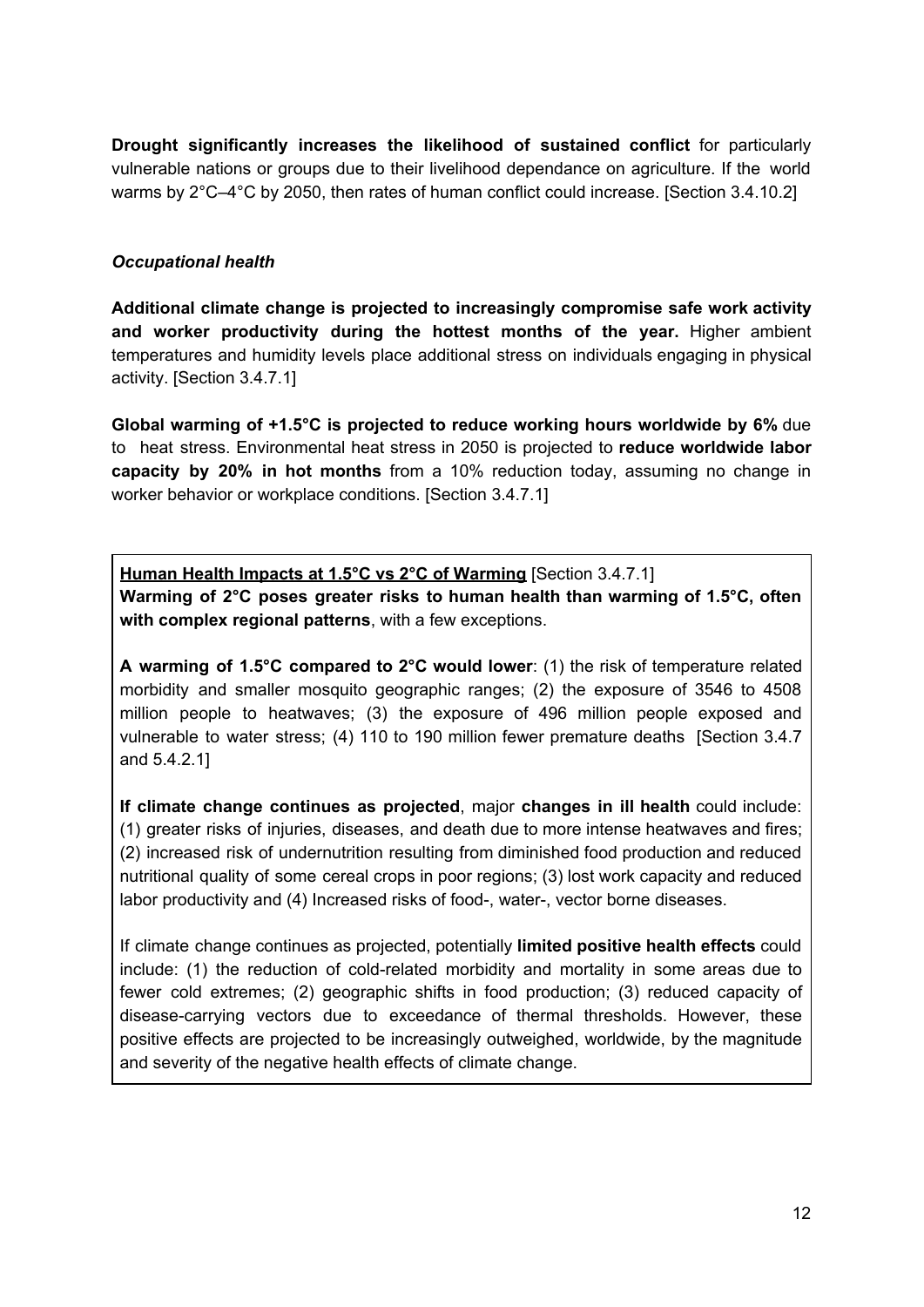## **Mitigation Pathways & Human Health**

In many parts of the world, **limiting warming to 1.5°C can be achieved synergistically with poverty alleviation, improved energy security and public health benefits through improved air quality, preventing millions of premature deaths**. [Chapter 2, Executive Summary]

**The public health benefits of stringent mitigation pathways in line with warming of 1.5°C can be sizeable and potentially larger than the initial mitigation costs**. For instance, a study examining a more rapid reduction of fossil-fuel usage to achieve 1.5°C relative to 2°C, found that improved air quality would lead to more than 100 million avoided premature deaths over the 21st century. These benefits were assumed to be in addition to those occurring under 2°C pathways. [Section 2.5.3]

**Mitigation pathways typically show that there are significant synergies for reducing air pollution,** and that the synergies increase with the stringency of the mitigation policies. [Section 5.4.2.1]

Greenhouse gases and air pollutants are typically emitted by the same sources. Hence, **mitigation strategies that reduce GHGs or the use of fossil fuels typically also reduce emissions of pollutants**, such as particulate matter (e.g., PM2.5 and PM10), black carbon (BC), sulphur dioxide (SO2), nitrogen oxides (NOx), and other harmful species, causing adverse health and ecosystem effects at various scales. [Section 5.4.2.1]

Also **mitigating for non-CO2 emissions**, such as methane or HFC's, can carry **large benefits for public health** and sustainable development, particularly through improved air quality. [Section 2.3.3.2 and 4.3.6]

The **reduction of short-lived climate forces** - such as methane, aerosols, black carbon and co-emissions from vehicles - **provides health co-benefits** by reducing air pollution and avoiding premature death. This, in turn, enhances the institutional and socio-cultural feasibility of such actions. Interventions to reduce black carbon, for example, offer tangible local air quality benefits, increasing the likelihood of local public support. Most foreseeable climate policies, however, only slightly limit some sources of SLCFs like traditional biomass, indicating health benefits could be limited. [Section 2.5.3 and 4.3.6]

**Mitigation efforts that focus on transforming the food and agriculture system can have positive health co-benefits** by promoting healthier and more sustainable diets: limiting the demand for GHG-intensive foods - including healthy diets with low animal-calorie shares and low food waste - is a key factor in reducing emissions from agriculture and could be achieved through shifts to healthier and more sustainable diets. For example, land spared by adopting healthier diets in Western Europe could be afforested, increasing the yearly carbon storage potential from 90 to 700 MtCO2 in 2050. [Section 2.4.4]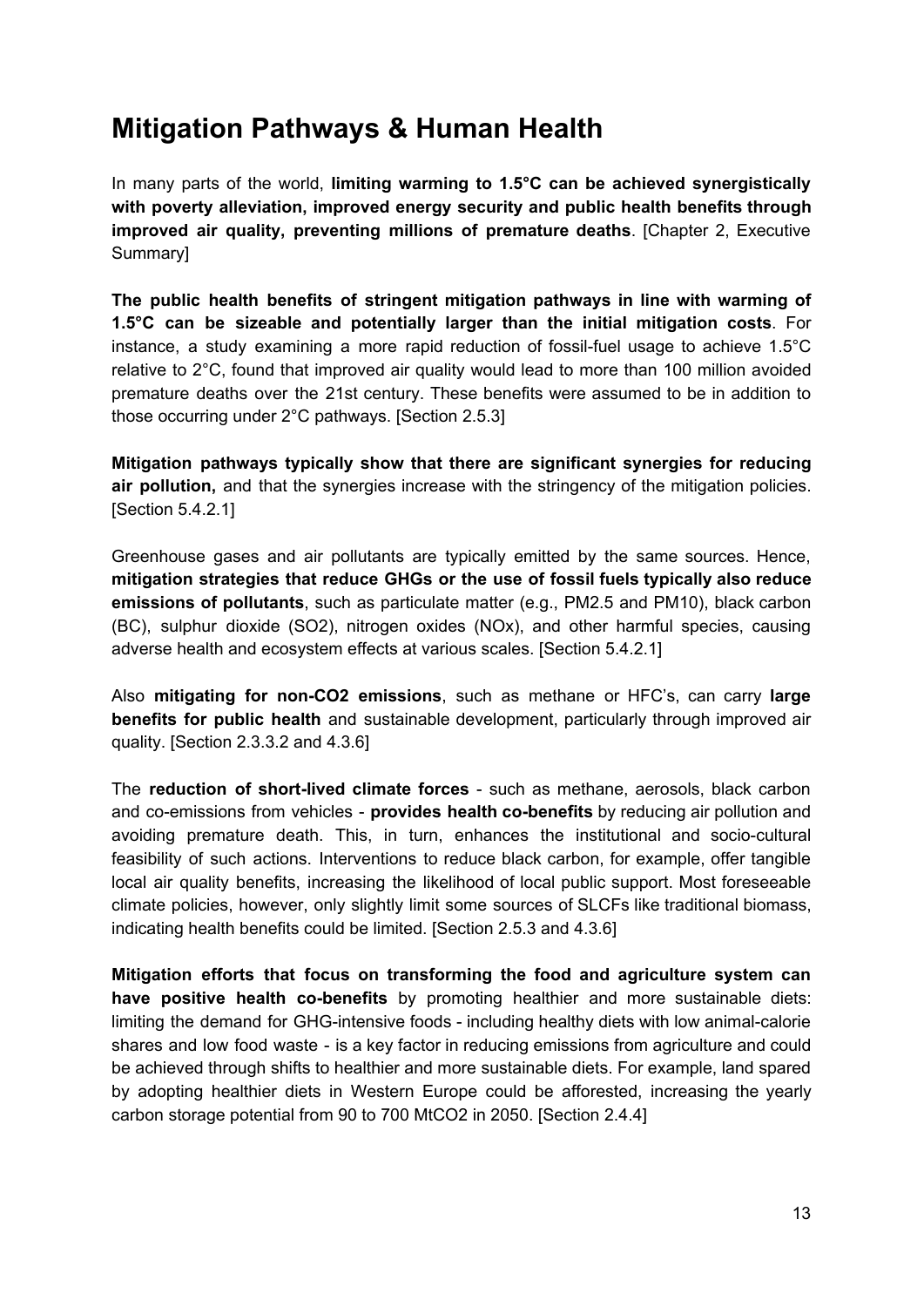**Mitigation pathways** aiming solely at limiting warming to 1.5°C or 2°C without concurrent measures in the food sector, such as through large-scale land-related measures like afforestation and/or bioenergy supply, **could have negative impacts for global food security**. Impacts on food security from 1.5°C mitigation pathways could be significantly higher than those of 2°C pathways. [Section 5.4.2.2]

**Decreasing the share of coal in energy supply** in line with 1.5ºC-compatible scenarios reduces air and water pollution, and coal mining accidents, and **enhances health** by reducing air pollution, notably in cities. [Section 5.4.1.2]

**Nuclear energy**, the share of which increases in most of the 1.5ºC-compatible pathways, can increase the risks of proliferation (SDG 16), have negative environmental effects (e.g., for water use, SDG 6), and have **mixed effects for human health when replacing fossil fuels** (SDGs 7 and 3). [Section 5.4.1.2]

**The use of fossil Carbon Capture and Storage (CCS) is likely to exacerbate local air pollution** due to the lower efficiency of CCS coal power plants. There is a non negligible health risk of carbon dioxide leakage from geological storage and the carbon dioxide transport infrastructure. [Section 5.4.1.2]

**Enhanced Weathering** - a form of carbon sequestration that accelerates mineral weathering through the distribution of ground-up rock material over land - **can have impacts on health** when particle sizes are respirable. [Section 4.3.7.4]

**Negative impacts of climate change on air quality, public health and sustainable development need to be taken into account as the social costs of carbon**. The Social Cost of Carbon (SCC) measures the total net damages of an extra metric ton of CO2 emissions due to the associated climate change. Negative and positive impacts can be monetised, discounted and the net value expressed as an equivalent loss of consumption today. The Social Cost of Carbon can be evaluated for any emissions pathway under policy consideration. There are suggestions that a broader range of polluting activities than only CO2 emissions, such as impacts on air quality, health and sustainable development in general, should be included in social costs. [Cross-Chapter Box 5 and Box 3.6]

**Human Health is a sustainable development feature of a 1.5° pathway**, and synergies exist between many sustainable development objectives - such as SDG3 and SDG13 - and climate policy targets. In general, limiting climate change can enhance several dimensions of sustainable development, including human health and access to clean air and water, and many countries show greater willingness to support climate policies that can deliver other societal goals such as the Sustainable Development Goals. In that sense, health and quality of life should be seen as 'intergenerational investments'.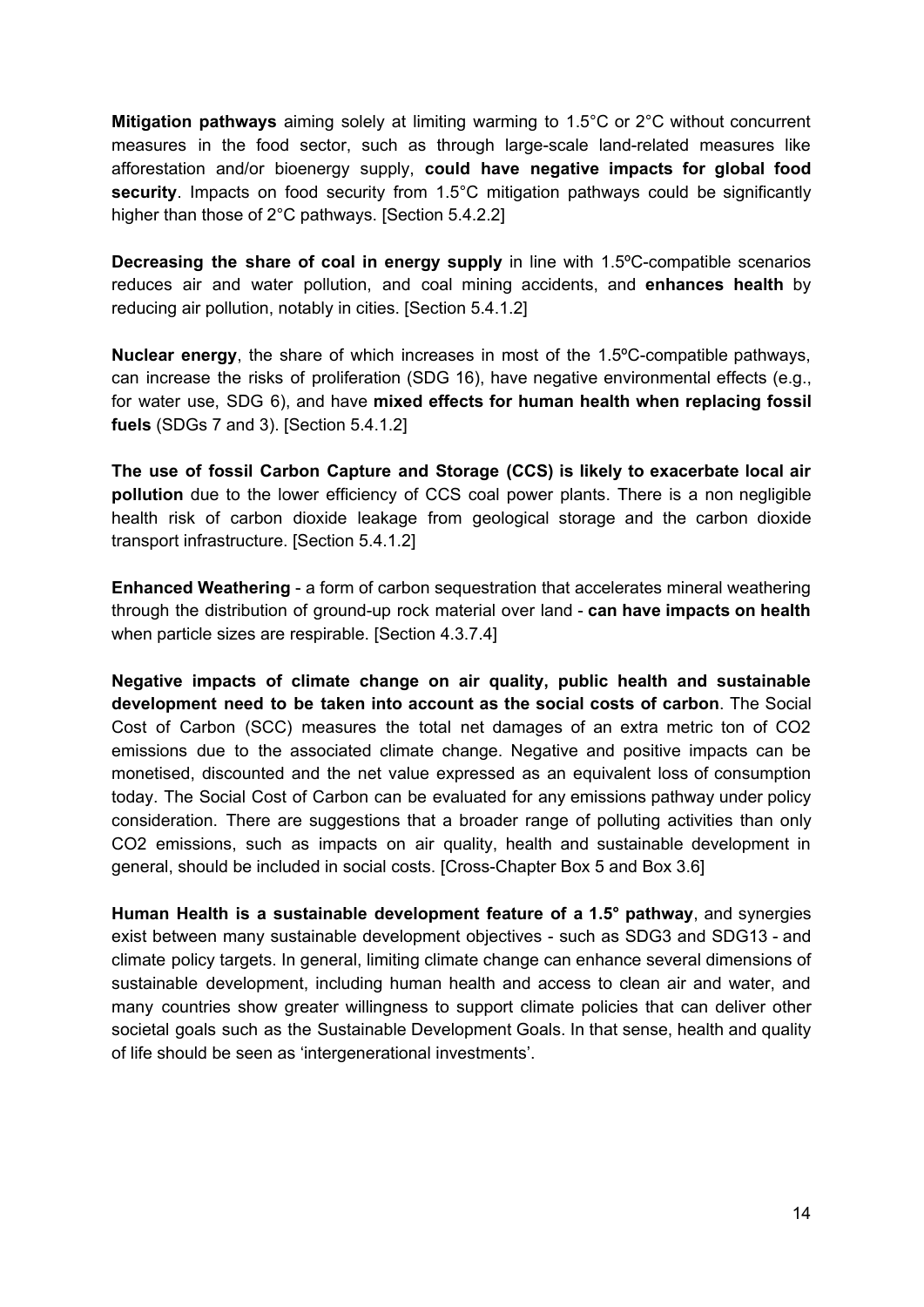## **Strengthening and Implementing the Global Response to Climate Change & Human Health**

**Health is mentioned as an adaptation priority in 54% of all NDCs**. The sectoral coverage of adaptation actions identified in NDCs is uneven, with adaptation primarily reported to focus on the water sector (71% of NDCs), agriculture (63%), health (54%), and biodiversity/ecosystems (50%). [Cross-Chapter Box 11]

**Investing in health, social safety nets, and insurance for risk management can be considered as overarching adaptation options** that enable synergies across systemic transitions and can be implemented across rural and urban landscapes.are cost-effective and have a high potential to be increased in scale. [Section 4.3.5 and 4.5.3]

**Health and education are social co-benefits for adaptation and mitigation pathways**. Aligning adaptation and mitigation interventions with non-climate benefits can accelerate transitions and reduce risks and costs. These co-benefits can enhance the feasibility of climate responses in specific contexts by removing barriers to climate action. [Section 4.3.5.7 and 4.5.1]

**Supporting population health and health systems as an adaptation option, and as part of a system transition, is not hindered by any economic, institutional, societal or environmental factors, making it a highly feasible adaptation option**. [Section 4.5.3.1]

The 'feasibility' of adaptation and mitigation options or actions to limit warming to 1.5°C within the context of sustainable development is determined by, among others, the implications of these actions for human behaviour and health (known as social/cultural feasibility). [Section 4.5.3.1]

**Until mid-century, climate change is expected to primarily exacerbate existing health challenges**, with socio-economic factors determining the magnitude and pattern of climate-sensitive health risks. [Section 3.4.7 and 4.3.5.4]

**Enhancing current health services** includes providing access to safe water and improved sanitation, enhancing access to essential services such as vaccination, and developing or strengthening integrated surveillance systems, with high agreement that - when combined with iterative management - it can facilitate effective adaptation and has moderate evidence of feasibility. [Section 4.3.5.4]

**Adaptation in developing cities is spend more on health** and agriculture related adaptation options while developed cities spend more on energy and water. Developing cities have limited adaptive capacity due to pressures on investment in health, housing and education. [Cross-Chapter Box 9]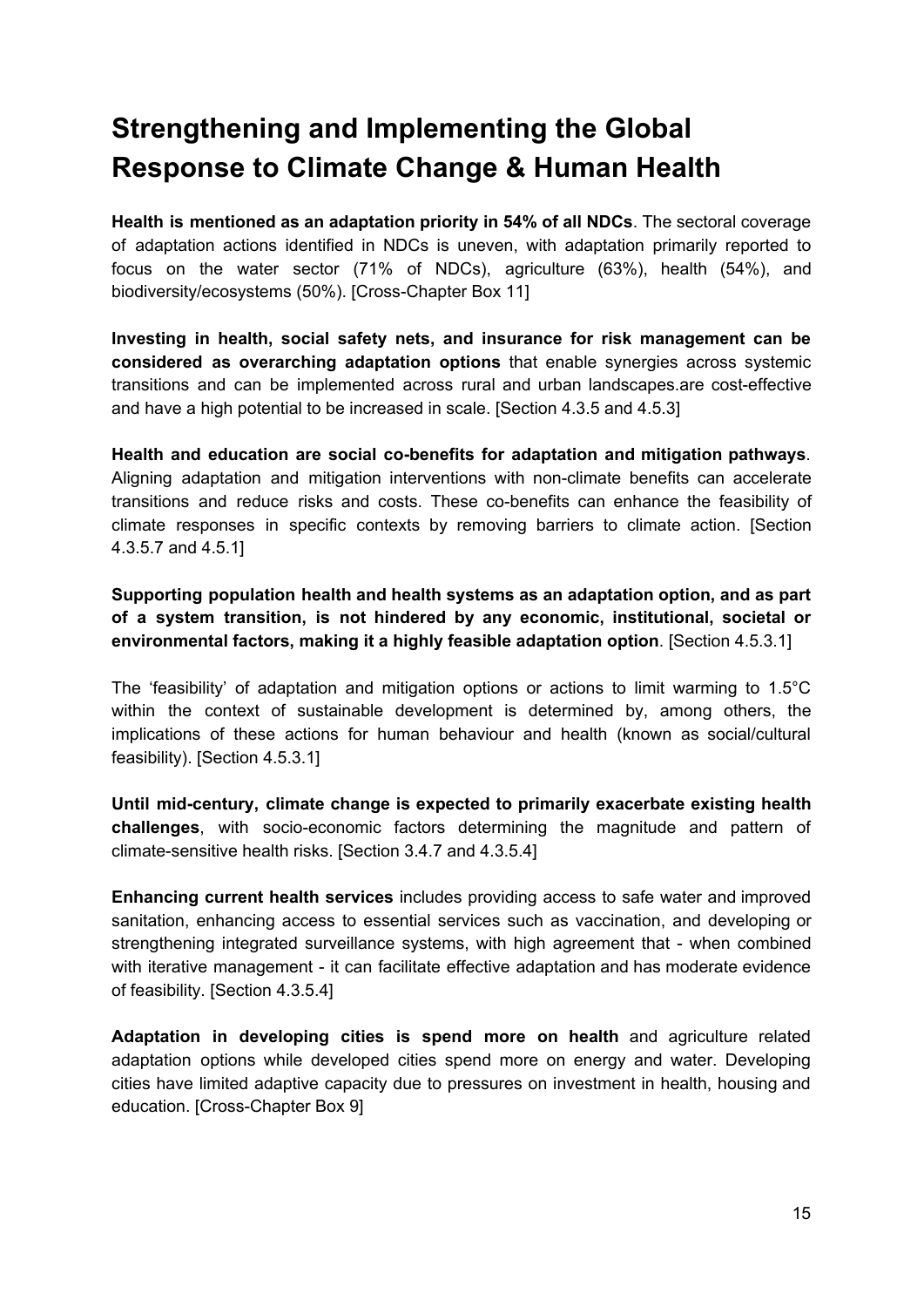**Integrating and promoting green urban infrastructure** can have mitigation benefits, by reducing air pollution, and adaptation benefits, by facilitating healthy lifestyles. [Section 4.3.3.7]

**Recycling materials and developing a circular economy** has advantages in terms of cost, human health, governance and environment, although it can be institutionally challenging as it requires advanced capabilities and organisational changes. [Section 4.3.4.2]

**Technological advancements in health and other sectors can be strong enablers of climate action**. The widespread use of e-health - which would replace traditional face-to-face medical practice with remote systems using ICTs - combined with technological progress in other sectors could reduce one quarter of global greenhouse gas emissions by 2030, according to one study<sup>2</sup>. [Section 4.3.3.4 and 4.4.4.2]

**Dietary choices** towards foods with lower emissions and requirements for land, along with reduced food loss and waste, could reduce emissions, increase adaptation options, and have significant co-benefits for food security, human health and sustainable development, but evidence of successful policies to modify dietary choices remains limited. [Section 4.3.2 and 4.4.5] The **sustainable intensification of agriculture** can further increase the efficiency of inputs and enhance health and food security. [Section 4.3.2.1]

 $2$  According to a study by the Global e-Sustainability Initiative, an industry-run organisation.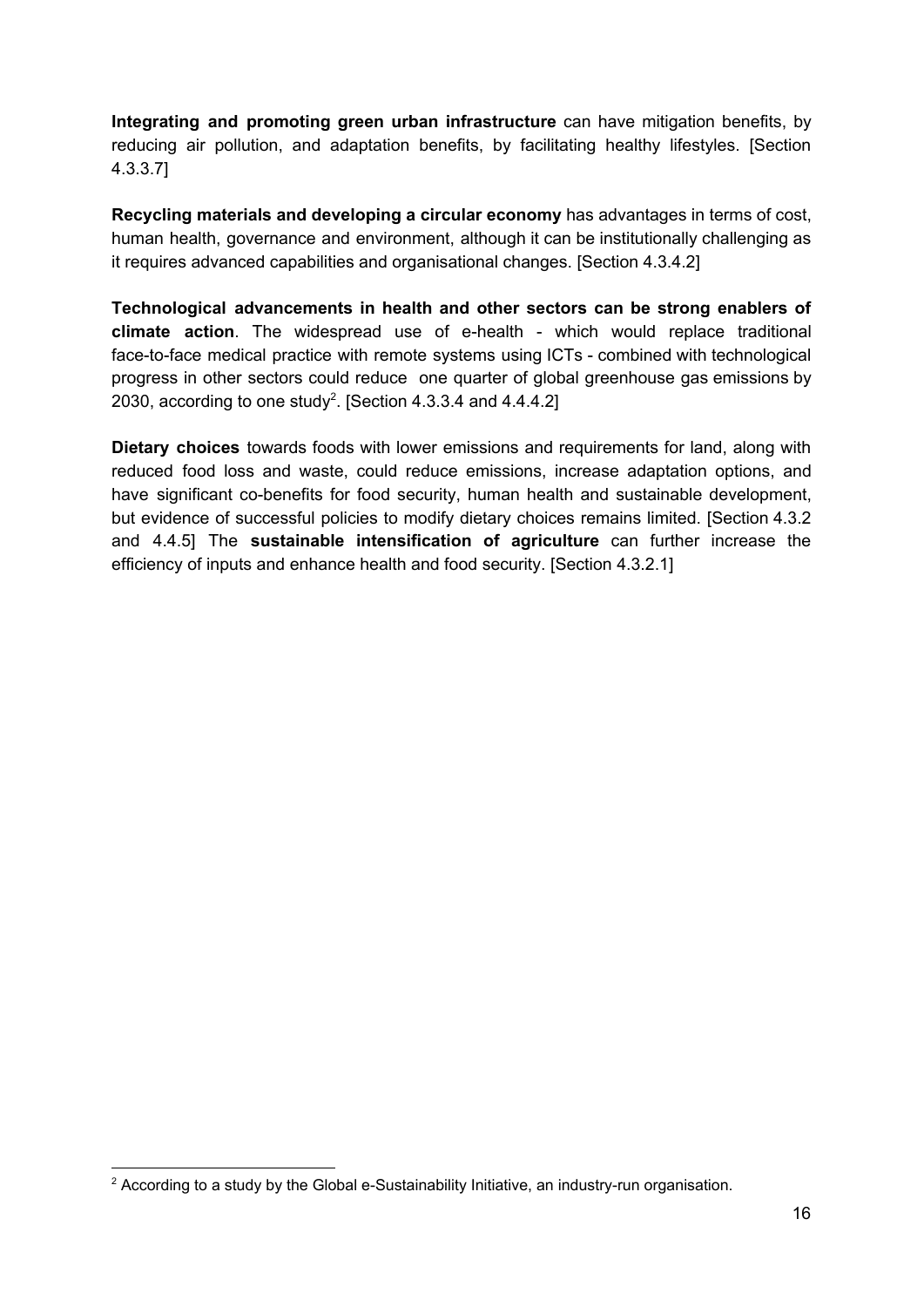## **Climate Change, Health & Sustainable Development**

**Limiting global warming to 1.5°C rather than 2°C could make it markedly easier to achieve many aspects of sustainable development, with greater potential to eradicate poverty, reduce inequalities, and prevent health impacts**. Impacts avoided with the lower temperature limit could reduce the number of people exposed to climate risks and vulnerable to poverty by 62 to 457 million, and lessen the risks of poor people to experience food and water insecurity, adverse health impacts, and economic losses, particularly in regions that already face development challenges. It would also make it easier to achieve certain SDGs such as health (SDG3). [Section 5.2.2 and 5.2.3]

Compared to current conditions, **1.5°C of global warming is projected to pose heightened risks to eradicating poverty, reducing inequalities and ensuring human and ecosystem well-being**. [Section 5.2.1]

Some of the worst impacts on sustainable development are expected to be felt among agricultural and coastal dependent livelihoods, indigenous people, children and the elderly, poor labourers, poor urban dwellers in African cities, and people and ecosystems in the Arctic and Small Island Developing States (SIDS). [Section 5.2.1]

While recent improvements in several Sustainable Development Goals (SDGs) such as water security, and health may have reduced some aspects of climate vulnerability, increases in incomes were linked to rising greenhouse gas (GHG) emissions and thus to a **trade-off between development and climate change**. [Section 5.1.1]

**Climate-Resilient Development Pathways** place well-being for all at the core of an ecologically safe and socially just space for humanity, including health and housing to peace and justice, social equity, gender equality, and political voices. [Section 5.5.3.1]

**There are strong synergies between adaptation to climate change and the achievement of SDG 3 (healthy lives and well-being) and other SDGs.** These synergies are expected to hold true in a 1.5°C warmer world, across sectors and contexts. [Section 5.3.2]

Pursuing place-specific adaptation pathways toward a 1.5°C warmer world has the potential for significant positive outcomes for human well-being, in countries at all levels of development. [Section 5.3.3]

**Adaptation can reduce morbidity and mortality**. Heat-early-warning systems help lower injuries, illnesses, and deaths, with positive impacts for SDG 3. Institutions better equipped to share information, indicators for detecting climate-sensitive diseases, improved provision of basic health care services, and coordination with other sectors also improve risk management, thus reducing adverse health outcomes. Effective adaptation creates synergies via basic public health measures and health infrastructure protected from extreme weather events. [Section 5.3.2]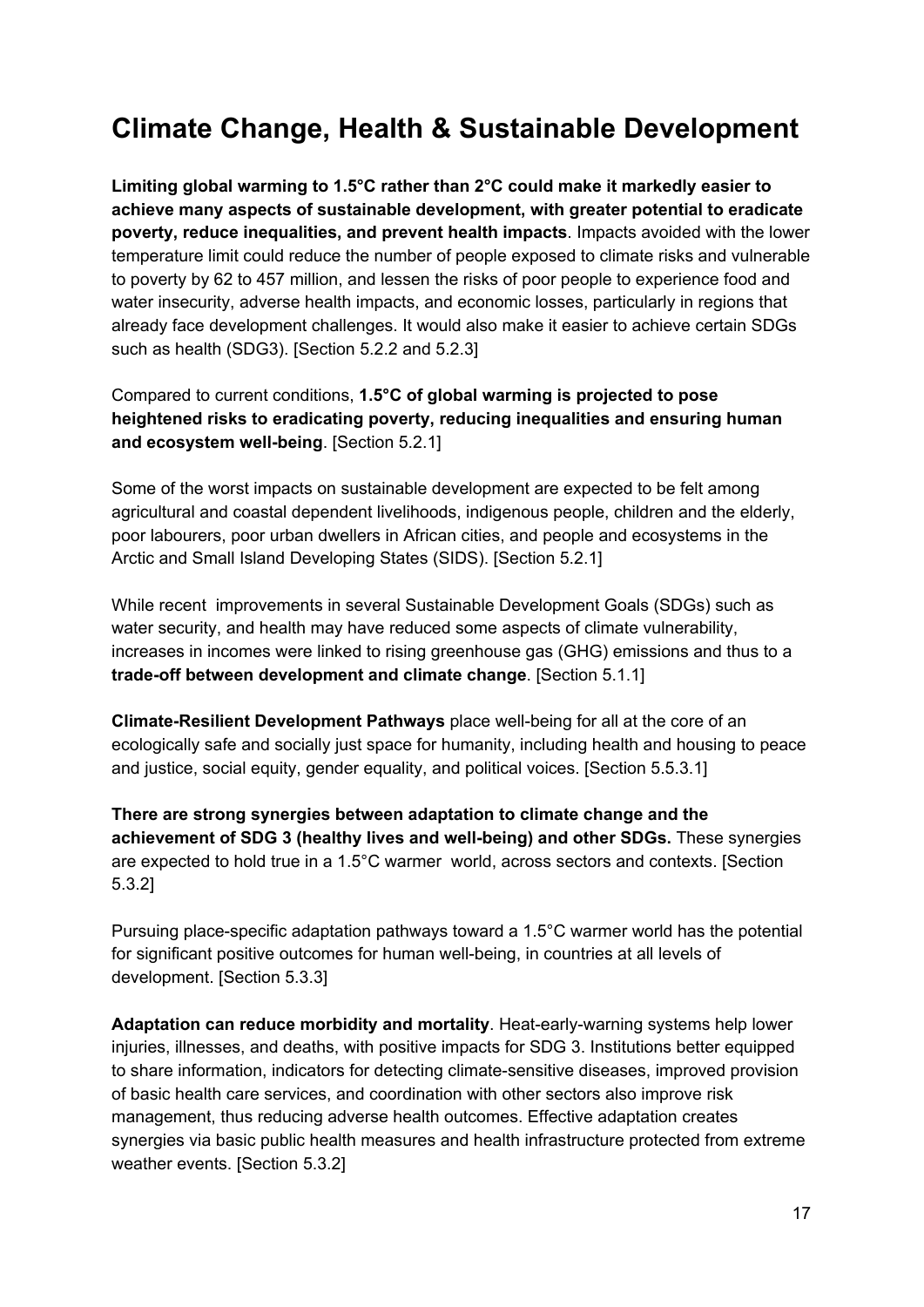**Yet, trade-offs can occur when adaptation in one sector leads to negative impacts in another sector**. Examples include migration eroding physical and mental well-being, hence adversely affecting SDG 3. Similarly, increased use of air conditioning enhances resilience to heat stress; yet it can result in higher energy consumption, undermining SDG 13. [Section 5.3.2]

**In the absence of effective adaptation, achieving the SDGs will be challenging**, mainly in poverty, health, water and sanitation, inequality and gender equality. [Section 5.2.3]

**Also for mitigation measures there are multiple synergies across a range of sustainable development dimensions** such as health (SDG 3), energy (SDG 7), responsible consumption and production (SDG 12) and oceans (SDG 14). [Section 5.4.2]

At the same time, the rapid pace and magnitude of change that would be required to limit warming to 1.5°C, if not carefully managed, could lead to trade-offs with some sustainable development dimensions [Section 5.4.2]

Strategies that advance one SDG may create negative consequences for other SDGs, for instance health (SDG 3) versus energy consumption (SDG 7). [Section 5.3.2]

**Climate change is projected to be a poverty multiplier**. The health risks that come with global warming are unevenly distributed and are generally greater for disadvantaged people and communities in countries at all levels of development. [Section 3.4.10 and 3.4.11]

**At 1.5°C warming, compared to current conditions, further negative consequences are expected for poor people, and inequality and vulnerability.** By 2030 (roughly approximating a 1.5°C warming), 122 million additional people could experience extreme poverty, based on a 'poverty scenario' of limited socio-economic progress, mainly due to higher food prices and declining health, with substantial income losses for the poorest 20% across 92 countries. [Section 5.2.1]